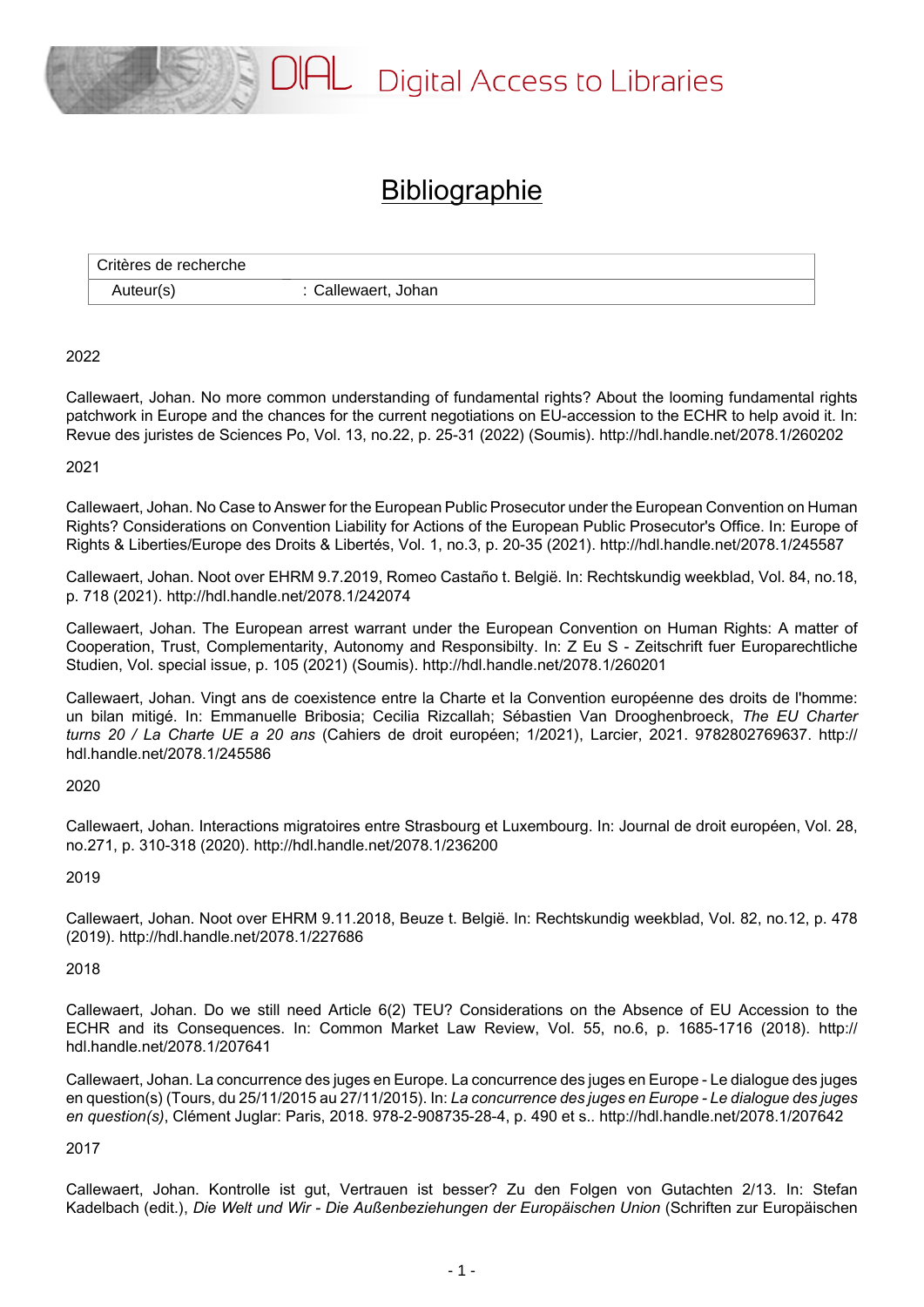

Integration und Internationalen Wirtschaftsordnung; 42), Nomos: Baden-Baden, 2017, p. 67. 978-3-8487-4502-9. http://hdl.handle.net/2078.1/190085

2016

Callewaert, Johan. Convergences et divergences dans la protection européenne des droits fondamentaux. In: Journal de droit européen, Vol. 24, no. 229, p. 166-174 (2016). http://hdl.handle.net/2078.1/175277

Callewaert, Johan. What makes Fundamental Rights Fundamental?. Human Rights as a Basis for Reevaluating and Reconstructing the Law (Louvain-la-Neuve, 29/05/2015). In: *Human Rights as a Basis for Reevaluating and Reconstructing the Law*, édit. (Collection du Centre des droits de l'homme de l'UCL), Bruylant: Bruxelles, 2016. 978-2-8027-5402-2, p. 47. http://hdl.handle.net/2078.1/176874

2015

Callewaert, Johan. Protocol No. 16 and EU Law. In: Josep Casadevall et al (Eds.), *Liber amicorum Dean Spielmann*, Wolf: Oisterwijk, 2015, 720 p.. 9789462402577. http://hdl.handle.net/2078.1/166452

2014

Callewaert, Johan. Der Beitritt der EU zur EMRK: Eine Schicksalsfrage für den europäischen Grundrechtsschutz. In: Strafverteidiger, Vol. 38, no.8, p. 504 (2014). http://hdl.handle.net/2078.1/146904

Callewaert, Johan. Grundrechtsschutz und gegenseitige Anerkennung im Raum der Freiheit, der Sicherheit und des Rechts. In: Zeitschrift für europarechtliche Studien, Vol. 17, no.1, p. 79 (2014). http://hdl.handle.net/2078.1/142604

Callewaert, Johan. The accession of the European Union to the European Convention on Human Rights, Council of Europe: Strasbourg, 2014. 978-92-871-7852-7. 104 p. http://hdl.handle.net/2078.1/151710

Callewaert, Johan. To accede or not to accede: European protection of fundamental rights at the crossroads. In: Journal européen des droits de l'homme, Vol. 2014, no. 4, p. 496. http://hdl.handle.net/2078.1/151729

2013

Callewaert, Johan. Gleiche Rechte, gleiche Tragweite? Überlegungen zur Stellung der Grundrechte im Unionsrecht nach dem Lissabonner Vertrag. In: Matthias Niedobitek, Karl-Peter Sommermann, *Die Europäische Union als Wertegemeinschaft* (Schriften zum Europäischen Recht; 162), Duncker & Humblot: Berlin, 2013, p. 77-89. 978-3-428-14176-0. http://hdl.handle.net/2078.1/132518

Callewaert, Johan. L'adhésion de l'Union européenne à la Convention européenne des droits de l'homme, Editions du Conseil de l'Europe: Strasbourg, 2013. 978-92-871-7705-6. 108 p. http://hdl.handle.net/2078.1/151709

Callewaert, Johan. L'adhésion de l'Union européenne à la Convention européenne des droits de l'homme: une question de cohérence (Cahiers du CeDIE Working Papers; 2013/3), 2013. 16 p. http://hdl.handle.net/2078.1/126297

2012

Callewaert, Johan. "Leur sens et leur portée sont les mêmes" - Quelques réflexions sur l'article 52, § 3, de la Charte des droits fondamentaux de l'Union européenne. In: Journal des tribunaux, Vol. 22 septembre 2012, no. 6489, p. 596. http://hdl.handle.net/2078.1/115967

# 2011

Callewaert, Johan. Grundrechtsraum Europa : Die Bedeutung der Grundrechte für den Verwaltungsrechtsraum Europa. In: Die Öffentliche Verwaltung, Vol. 64, no. 21, p. 825 (novembre 2011). http://hdl.handle.net/2078.1/94524

Callewaert, Johan. Les interférences entre les sources de droit européen et les influences croisées entre la Cour de justice de l'Union européenne et la Cour européenne des droits de l'homme. Le droit européen des droits de l'homme (Paris, Conseil d'Etat, du 18/10/2010 au 18/10/2010). In: *Le droit européen des droits de l'homme* (Conseil d'Etat droits et débats), La Documentation française: Paris, 2011. 978-2-11-008845-1. http://hdl.handle.net/2078.1/109819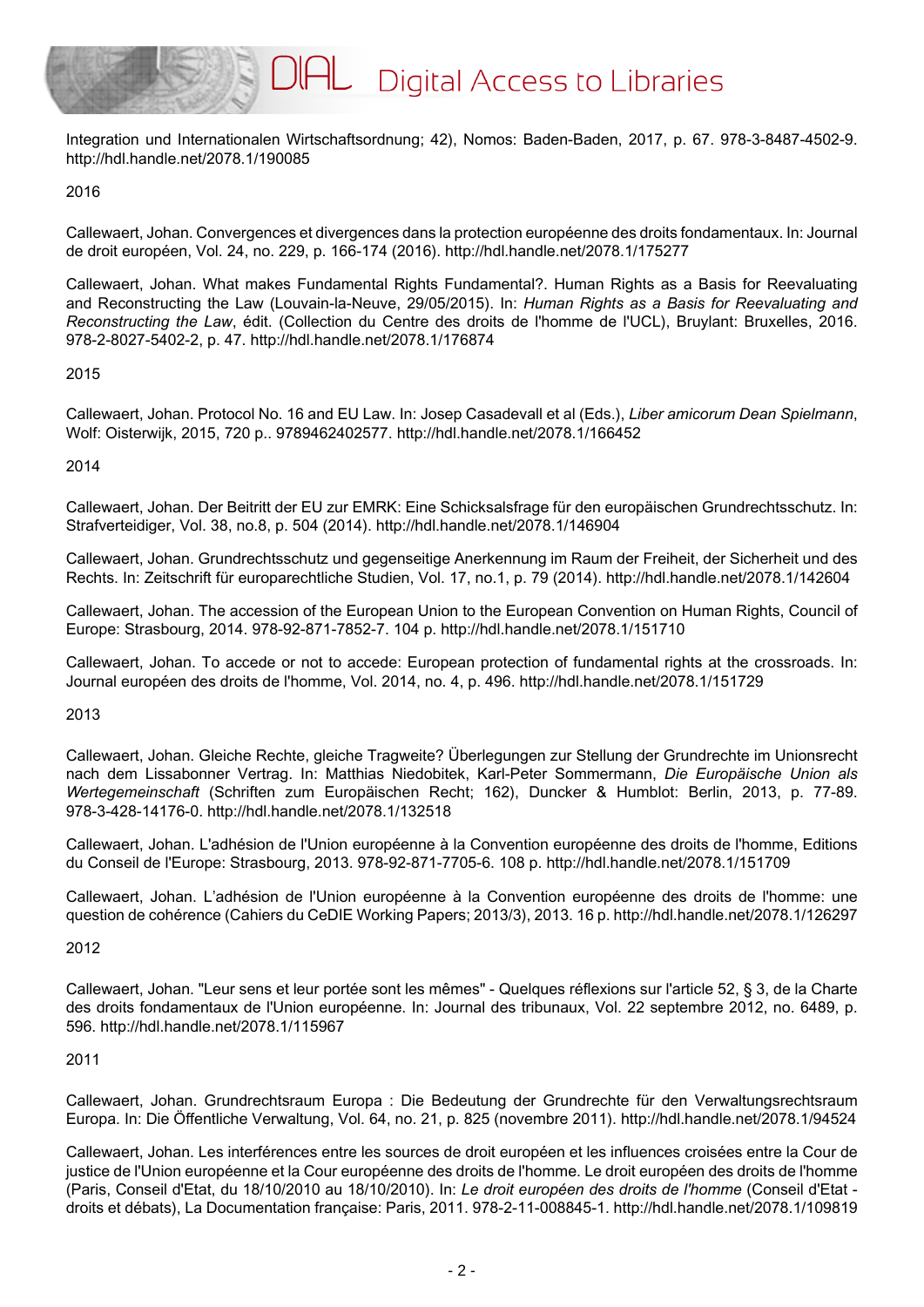#### 2010

Callewaert, Johan. Het EVRM en de Europese Unie: van Bosphorus naar Lissabon. In: Nederlands Tijdschrift voor Europees Recht, Vol. 2010, p. 101. http://hdl.handle.net/2078.1/84007

Callewaert, Johan. Le(s) nouveau(x) visage(s) de la Convention européenne des droits de l'homme. In: Journal de droit européen, Vol. 174, no. 10, p. 293 (15/12/2010). http://hdl.handle.net/2078.1/84005

Callewaert, Johan ; Tulkens, Françoise. Un dialogue à trois voix entre pluralisme et cohérence. In: Bribosia, Emmanuelle Scheeck, Laurent Ubeda de Torres, Amaya, *L'Europe des cours, loyautés et résistances* (Penser le droit), Bruylant: Bruxelles, 2010, p. 303-316. 978-2-8027-2774-3. http://hdl.handle.net/2078.1/95833

#### 2009

Callewaert, Johan. The European Convention on Human Rights and European Union Law: a LongWay to Harmony. In: European Human Rights Law Review, Vol. 2009, p. 768-783. http://hdl.handle.net/2078.1/84012

Callewaert, Johan. The Protection of Fundamental Rights in the European Union: Past Developments and Present Challenges. In: *European Union and the Rule of Law: Experience of Latvia*, Graduate School of Law: Riga, 2009, p. 61. 978-9984-798-83-7. http://hdl.handle.net/2078.1/87965

#### 2008

Callewaert, Johan. Der Beitrag des Europäischen Gerichtshofes für Menschenrechte zur Rechtsstaatlichkeit der Europäischen Union. In: Zeitschrift für Europarecht, Vol. 2008, no. 3, p. 177. http://hdl.handle.net/2078.1/84016

Callewaert, Johan. The Impact of Accession to the European Union on the Application of the European Convention on Human Rights in the Member States, Konrad Adenauer Stiftung: Bucharest, 2008. 978-973-115-393-3. n/a p. http:// hdl.handle.net/2078.1/91304

Callewaert, Johan. Unionisation » vs. « Conventionisation » - The Relationship between EU law and the European Convention on Human Rights and its Impact on the Domestic Legal System of the EU Member States. In: J. Wouters, A. Nollkaemper et E. de Wet, *The Europeanisation of Public International Law*, T.M.C. Asser Press: La Haye, 2008, p. 109. http://hdl.handle.net/2078.1/88009

#### 2007

Callewaert, Johan. Les voies de recours communautaires sous l'angle de la Convention européenne des droits de l'homme : la portée procédurale de l'arrêt Bosphorus. In: L. Caflisch, J. Callewaert, R. Liddell, P. Mahoney et M. Villiger, *Human Rights, Democracy and the Rule of Law:Liber Amicorum Luzius Wildhaber*, Dike, Nomos: Zürich, Baden-Baden, 2007, p. 115 et s.. 3-8329-2646-1. http://hdl.handle.net/2078.1/88014

Zupančič, Boštjan M. ; Callewaert, Johan. Relationship of the EU Framework Decision to the ECHR: Towards the fundamental principles of criminal procedure. In: ERA-Forum, Academy of European Law, Trier, Vol. 2007, p. 265. doi:10.1007/s12027-007-0013-8. http://hdl.handle.net/2078.1/84020

Callewaert, Johan. The European Court of Human Rights and the Area of Freedom, Security and Justice. In: ERA-Forum, Academy of European Law, Trier, Vol. 2007, p. 511. http://hdl.handle.net/2078.1/84021

#### 2005

Callewaert, Johan. EU Legislation on Criminal Justice from a Strasbourg Perspective. In: ERA-Forum, Academy of European Law, Trier, Vol. 2005, no. 4, p. 536. http://hdl.handle.net/2078.1/84024

Callewaert, Johan. Paris, Luxembourg, Strasbourg: trois juges, une discrimination - L'interaction entre les ordres juridiques national, communautaire et conventionnel à l'épreuve de la pratique (en marge de l'arrêt Koua Poirrez c. France). In: Revue trimestrielle des droits de l'homme, Vol. 16, no. 61, p. 159 et s. (2005). http:// hdl.handle.net/2078.1/84029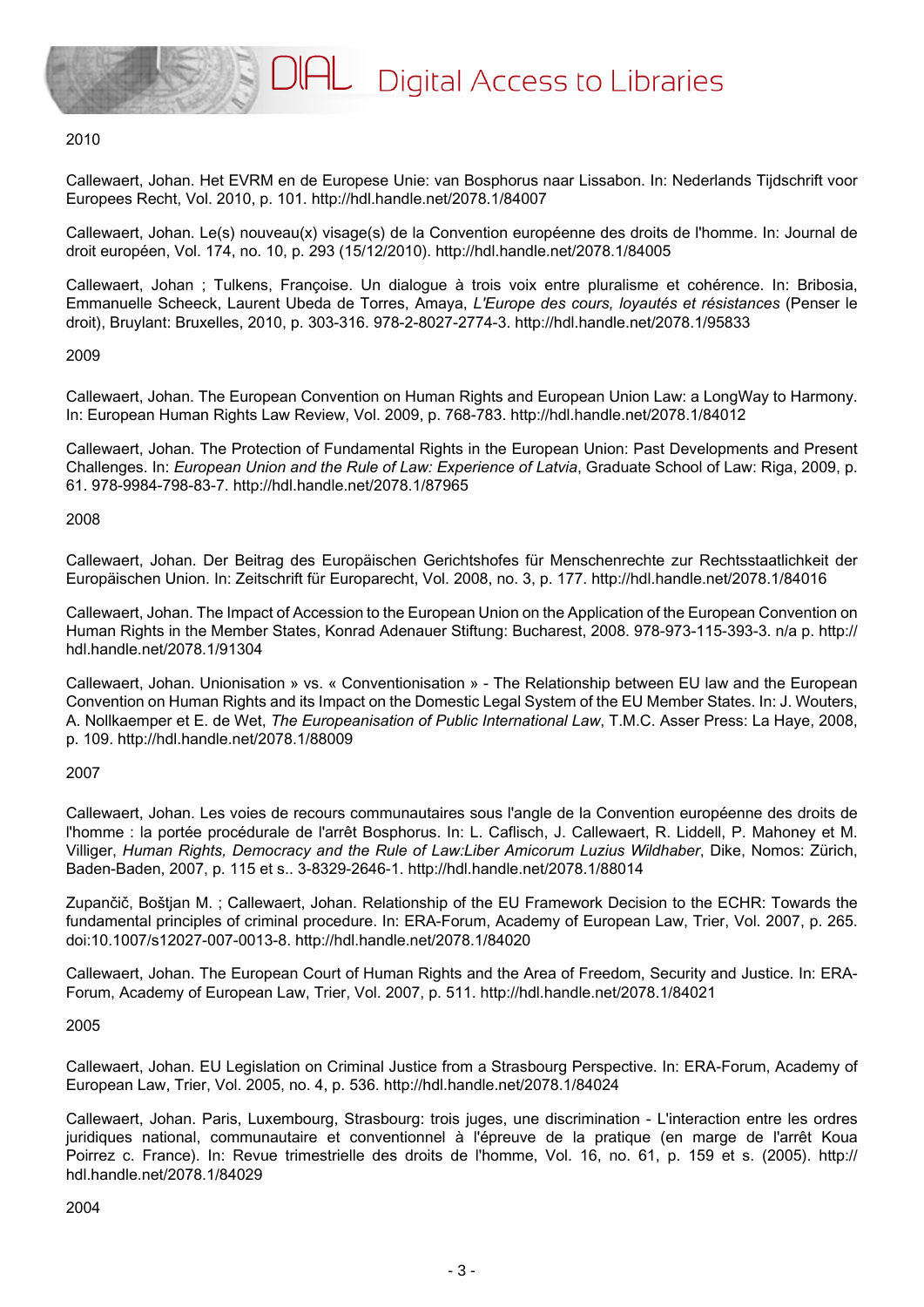

Callewaert, Johan. The Privilege against Self-Incrimination in European Law - An Illustration of the Impact of the Plurality of Courts and Legal Sources on the Protection of Fundamental Rights in Europe. In: ERA Forum, Vol. 2004, no. 4, p. 488. http://hdl.handle.net/2078.1/84031

2003

Callewaert, Johan. Die EMRK und die EU-Grundrechtecharta / Bestandsaufnahme einer Harmonisierung auf halbem Weg. In: Europaeische Grundrechte Zeitschrift, Vol. 2003, p. 198. http://hdl.handle.net/2078.1/84036

Callewaert, Johan ; Wildhaber, Luzius. Espace constitutionnel européen et droits fondamentaux - Une vision globale pour une pluralité de droits et de juges. In: N. Colneric, D. Edward, J-P Puissochet, D. Ruiz-Jarabo Colomer, *Une communauté de droit , Festschrift für G. C. Rodriguez Iglesias*, Nomos: Berlin, 2003, p. 61 et s.. http:// hdl.handle.net/2078.1/88019

#### 2002

Tulkens, Françoise ; Callewaert, Johan. A Carta do Direitos Fundamentais da Uniao Européia : O ponto de vista de uma juiza da Corte Européia de Direitos Humanos . In: s.l. coord. Fl. Piovesan , *Direitos Humanos, Globalizacao Economica E Integraçao Regional. Desafios do Direito Constitucional Internacional*, Max Limonad: Sao Paulo, 2002, p. 173-189. http://hdl.handle.net/2078.1/108427

Callewaert, Johan ; Tulkens, Françoise. La Cour de justice des Communautés européennes, La Cour européenne des droits de l'homme et la protection des droits fondamentaux. In: M. Dony, E. Bribosia, *L'avenir du système juridictionnel de l'Union européenne*, Editions de l'Université de Bruxelles: Bruxelles, 2002, p. 177-203. 2-8004-1297-6. http:// hdl.handle.net/2078.1/88023

Callewaert, Johan. La justification du principe de subsidiarité et la Charte des droits fondamentaux de l'Union européenne. In: F Delpérée, *Le principe de subsidiarité* (Bibliothèque de la Faculté de droit de l'Université catholique de Louvain; 37), LGDJ, Bruylant: Paris, Bruxelles, 2002, p. 349 et s.. 2-8027-1598-4. http:// hdl.handle.net/2078.1/88026

Callewaert, Johan ; Tulkens, Françoise. Le point de vue de la Cour européenne des droits de l'homme. In: J.-Y. Carlier et O. De Schutter, *La Charte des droits fondamentaux de l'Union européenne. Son apport à la protection des droits de l'homme en Europe*, Bruylant: Bruxelles, 2002, p. 219 et s.. 2-8027-1545-3. http://hdl.handle.net/2078.1/88031

Callewaert, Johan. Les rapports entre la Charte et la Convention européenne des droits de l'homme. La Charte des droits fondamentaux et le développement constitutionnel de l'Union européenne, Actes du Congrès annuel de l'Académie droit européen de Trèves (Trèves, du 27/10/2000 au 28/10/2000). In: *La Charte des droits fondamentaux et le développement constitutionnel de l'Union européenne, Actes du Congrès annuel de l'Académie droit européen de Trèves*, Bundesanzeiger: Cologne, 2002, p. 129 s.. http://hdl.handle.net/2078.1/92063

# 2001

Callewaert, Johan. Het 'nieuw' Europees Hof voor de Rechten van de Mens. In: *Jaarboek 1997-98 van het Interuniversitair Centrum Mensenrechten*, Maklu: Antwerpen-Appeldoorn, 2001, p. 59 et s.. http:// hdl.handle.net/2078.1/92028

Callewaert, Johan. Het EVRM en het communautair recht : een Europese globalisering ?. In: Nederlands Tijdschrift voor Europees Recht, Vol. 2001, p. 259. http://hdl.handle.net/2078.1/84038

Callewaert, Johan. Les droits fondamentaux entre cours nationales et européennes, note sous Cour constitutionnelle allemande 7 juin 2000. In: Revue trimestrielle des droits de l'homme, Vol. 12, no. 48, p. 1186 et s. (2001). http:// hdl.handle.net/2078.1/84256

2000

Callewaert, Johan. De la fausse vraie neutralité politique, note sous l'arrêt Rekvényi c. Hongrie du 20 mai 1999. In: Revue trimestrielle des droits de l'homme, Vol. 11, no. 41, p. 119-121 (2000). http://hdl.handle.net/2078.1/84257

Callewaert, Johan. Het indienen van opmerkingen in antwoord op de conclusies van de advocaat-generaal van het Hof van Justitie van de Europese Gemeenschappen, noot op Hof van Justitie EG, beschikking van 4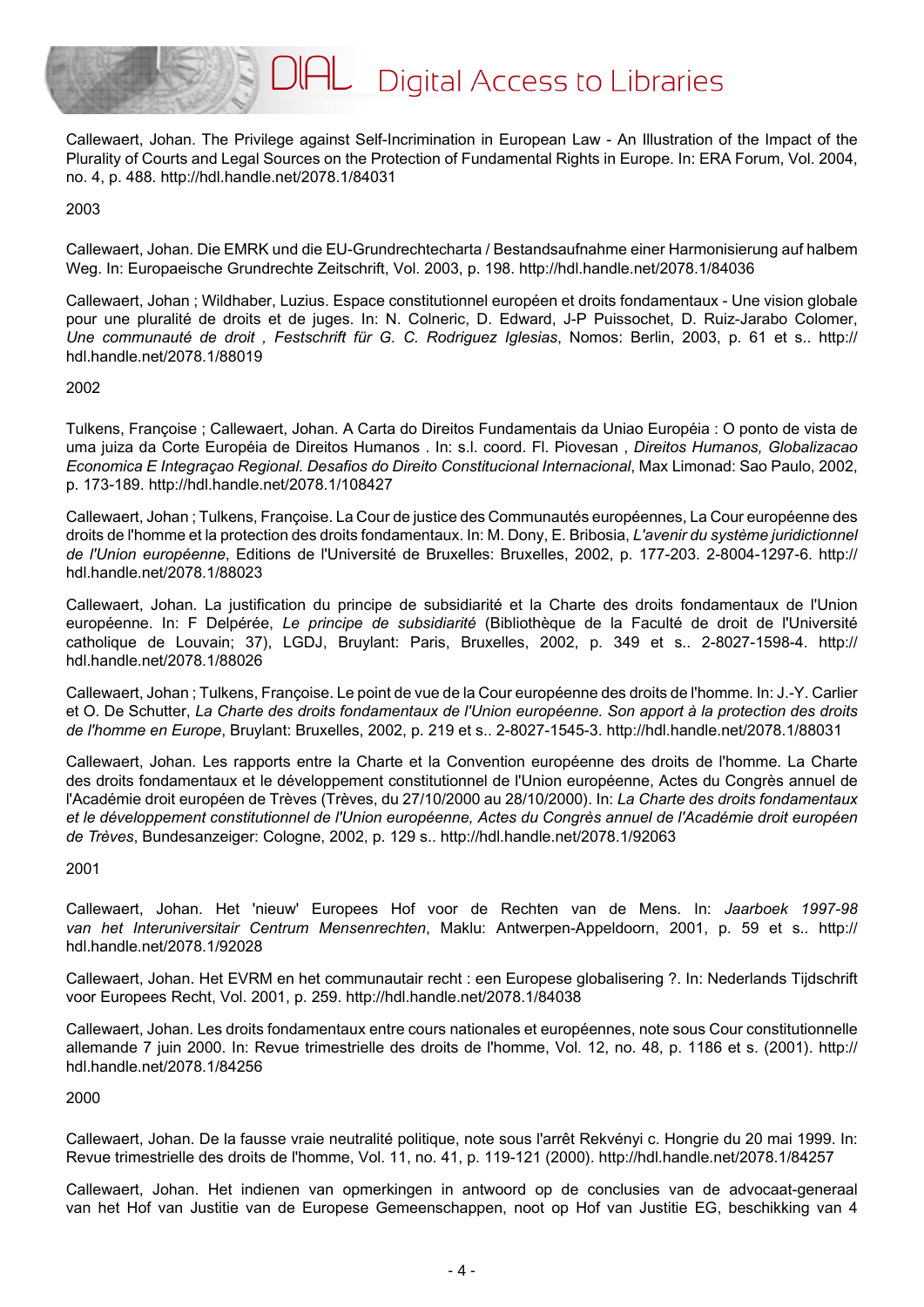februari 2000 (zaak Emesa Sugar/Aruba, C-17/98). In: European Human Rights Cases, Vol. 2000, p. 213. http:// hdl.handle.net/2078.1/88059

Callewaert, Johan. La Convention des droits de l'homme entre effectivité et prévisibilité. In: *Les droits de l'homme au seuil du troisième millénaire. Mélanges en hommage à Pierre Lambert*, Bruylant: Bruxelles, 2000, p. 93 et s.. 978-2-8027-1333-3. http://hdl.handle.net/2078.1/88063

Tulkens, Françoise ; Callewaert, Johan. La Convention européenne des droits de l'homme du Conseil de l'Europe et la Charte des droits fondamentaux de l'Union européenne. In: Archives de Politique Criminelle, Vol. 22, no. 1, p. 51 (2000). http://hdl.handle.net/2078.1/84259

Tulkens, Françoise ; Callewaert, Johan. La Convention européenne des droits de l'homme du Conseil de l'Europe et la Charte des droits fondamentaux de l'Union européenne . In: Chambre des représentants et Sénat de Belgique, Doc 50 0439/001 (Chambre), 2-340/1, 11 février 2000, *La Charte des droits fondamentaux de l'Union européenne. Rapport fait au nom du comité d'avis fédéral chargé des questions europénnes par MM. De Croo et Ph. Mahoux*, 2000. http://hdl.handle.net/2078.1/94965

Callewaert, Johan. La subsidiarité dans l'Europe des droits de l'homme: la dimension substantielle. In: M. Verdussen, *L'Europe de la subsidiarité*, Bruylant: Bruxelles, 2000, p. 13-61. 2-8027-1445-7. http://hdl.handle.net/2078.1/88065

Callewaert, Johan. Quel avenir pour la marge d'appréciation?. In: *Protection Des Droits De L'homme: La Perspective Europeenne. Protecting Human Rights: the European Perspective. Mélanges à La mémoire de Rolv Ryssdal*, Heymanns Verlag: Cologne, 2000, p. 147 et s.. 3-452-24253-6. http://hdl.handle.net/2078.1/92029

1999

Callewaert, Johan. Der Europarat und seine Rolle in der Perspektive der Erweiterung der Europäischen Union. Deutschen Hochschule für Verwaltungswissenschaften Vortrag anlässlich des 6. Deutsch-Französischen Verwaltungskolloquiums der Speyer und der Ecole nationale d'administration (18-06-1999). In: *Speyerer Arbeitshefte*, Vol. n, no. 127, p. 7 et s. (1999). http://hdl.handle.net/2078.1/92067

Tulkens, Françoise ; Callewaert, Johan. La Convention européenne des droits de l'homme du Conseil de l'Europe et la Charte des droits fondamentaux de l'Union européenne, Rapport présenté à l'audition tenue le 7 décembre 1999 par le Comité d'avis fédéral chargé des questions européennes du Parlement. In: Documents parlementaires, Chambre 0439/001 et Sénat 2-340/1, , p. 52 et s. (1999). http://hdl.handle.net/2078.1/93900

Callewaert, Johan. La Cour européenne des droits de l'homme, un an après le Protocole n° 11. In: Journal de droit européen, Vol. 8, p. 201 et s. (1999). http://hdl.handle.net/2078.1/84264

1998

Callewaert, Johan. Is there a Margin of Appreciation in the Application of Articles 2, 3 and 4 of the Convention?. In: Human Rights Law Journal, , p. 6 et s. (1998). http://hdl.handle.net/2078.1/84266

1997

Callewaert, Johan. Zusprechung von Entschädigungen nach Art. 50 EMRK durch den Europäischen Gerichtshof für Menschenrechte. In: Aktuelle Juristische Praxis, , p. 1325 et s. (1997). http://hdl.handle.net/2078/87812

1996

Callewaert, Johan. Die Europäische Menschenrechtskonvention und die Verfahrensgarantien - Probleme der Anwendung des Art. 6 EMRK. Actes du colloque de fondation de l'Institut des droits de l'homme (Institut für Menschenrechte) de l'Université de Sarrebruck (3-11-1995). In: *Europäische Grundrechte-Zeitschrift*, , p. 366 et s. (1996). http://hdl.handle.net/2078.1/92069

Callewaert, Johan. L'arrêt Vermeulen ou des effets à Strasbourg de l'air du temps, note sous CEDH 20-2-1996 (Vermeulen c. Belgique). In: Information et documentation juridiques, , no. 4 (1996). http://hdl.handle.net/2078/87819

Callewaert, Johan. La Convention européenne des Droits de l'Homme et la matière pénale, rapport général. La justice pénale et l'Europe (Louvain-la-Neuve, 27 avril 1995). In: *La justice pénale et l'Europe. Travaux des XVe journées*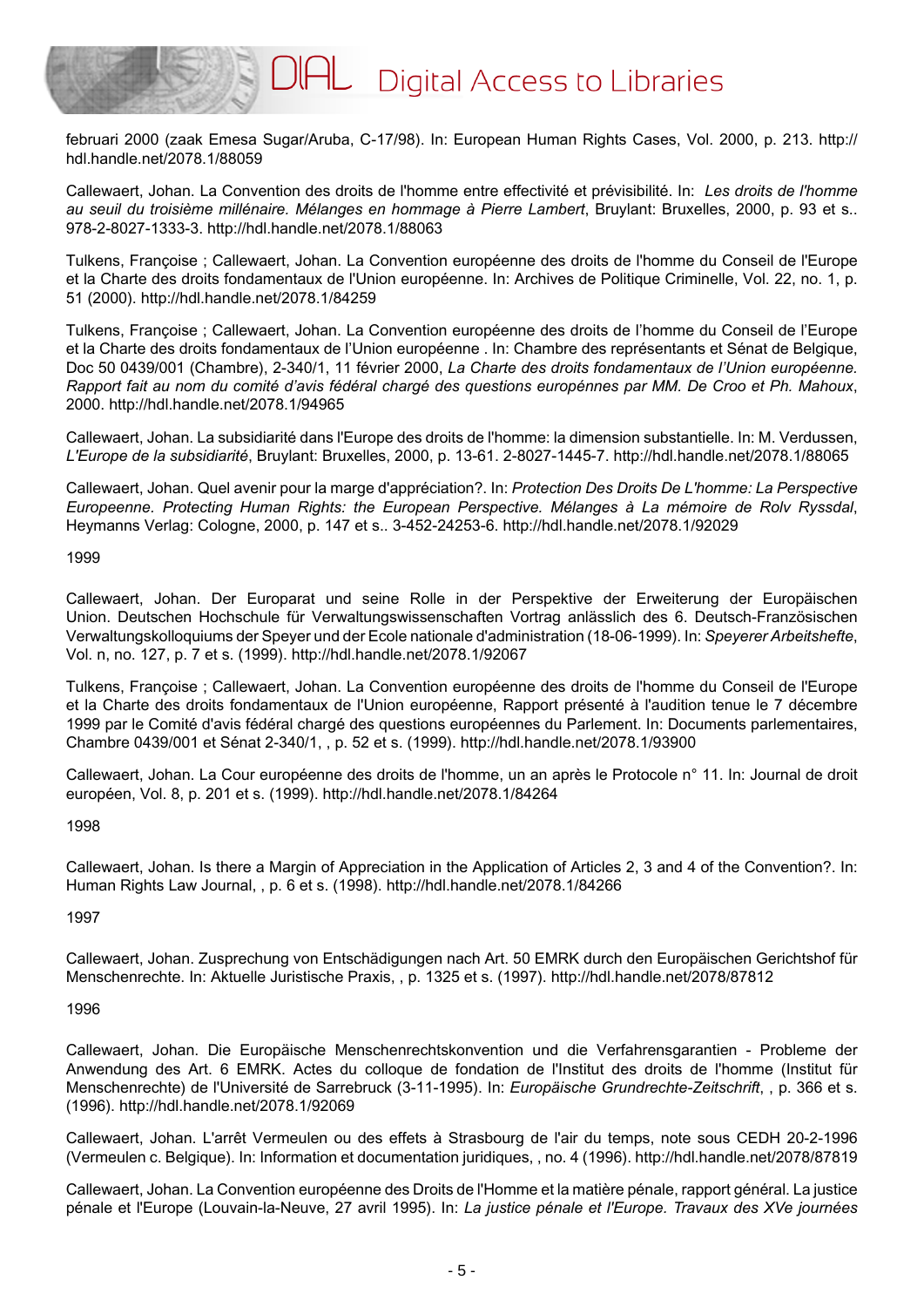*d'études juridiques Jean Dabin organisées par le Département de criminologie et de droit pénal*, Bruylant: Bruxelles, 1996. 2-8027-0719-1, p. 135 s.. http://hdl.handle.net/2078.1/92071

Callewaert, Johan. La Cour européenne des Droits de l'Homme et l'éloignement des étrangers. Droit des étrangers. Loi du 15 décembre 1980, 15 ans après. Colloque organisé par l'ADDE (Bruxelles, du 17 octobre 1996 au 18 octobre 1996). In: *Revue du droit des étrangers*, , no. 90, p. 607 et s. (1996). http://hdl.handle.net/2078.1/92076

1995

Callewaert, Johan. Commentaire des articles 38, 39, 40, 41, 42, 43, 45, 47, 49, 51, 52, 53, 55, 56, 58 et 59 (anciens) de la Convention européenne. In: E. Decaux/P.-H. Imbert/L.-E. Pettiti, *Commentaire article par article de la Convention européenne des Droits de l'Homme*, Economica: Paris, 1995. 2-7178-3876-7. http://hdl.handle.net/2078.1/92032

Callewaert, Johan. Entwicklungen der jüngeren Rechtsprechung des Europäischen Gerichtshofes für Menschenrechte. Grundrechte in Europa, Tagung der Osterreichischen Juristenkommission (Weissenbach am Attersee, du 10/06/1993 au 12/06/1993). In: *Grundrechte in Europa* , Verlag Österreich: Vienne, 1995. 3-7046-0507-7. http://hdl.handle.net/2078.1/92077

Callewaert, Johan. L'article 3 de la Convention européenne: une norme relativement absolue ou absolument relative ?. In: *Liber amicorum Marc-André Eissen*, Bruylant/Economica: Bruxelles/Paris, 1995, p. 13 et s.. 2-8027-0655-1. http://hdl.handle.net/2078.1/92034

1994

Callewaert, Johan. La Cour européenne des Droits de l'Homme et l'urgence. In: Revue trimestrielle des droits de l'homme, Vol. 5, no. 19, p. 391-403 (1994). http://hdl.handle.net/2078.1/87957

1993

Callewaert, Johan. L'affaire Herczegfalvy ou le traitement psychiatrique à l'épreuve de l'article 3... et vice-versa, note sous CEDH 24-9-1992 (Herczegfalvy c. Autriche). In: Revue trimestrielle des droits de l'homme, Vol. 4, no. 15, p. 431-443 (1993). http://hdl.handle.net/2078.1/87954

Callewaert, Johan. The Judgments of the Court, Backgrounds and Content. In: R.St.J. Macdonald, F. Matscher, H. Petzold, *The European System for the Protection of Human Rights*, Nijhoff: The Hague, 1993, p. 713 et s.. 0-7923-2431-5. http://hdl.handle.net/2078.1/92035

1992

Callewaert, Johan. Au-delà des apparences... d'un revirement, note sous CEDH 30-10-1991 (Borgers c. Belgique). In: Revue trimestrielle des droits de l'homme, Vol. 3, no. 10, p. 201-209 (1992). http://hdl.handle.net/2078.1/87951

1991

Callewaert, Johan. 65 affaires pendantes devant la Cour européenne des droits de l'homme au 1er janvier 1991. In: La Revue Universelle des Droits de l'Homme, p. 37 et s. (1991). http://hdl.handle.net/2078.1/87937

Callewaert, Johan. Procès équitable et égalité entre les accusés, note sous CEDH 19-12-1989 (Kamasinski c. Autriche). In: Revue trimestrielle des droits de l'homme, Vol. 2, no. 6, p. 230-240 (1991). http:// hdl.handle.net/2078.1/87936

# 1990

Callewaert, Johan ; Dejeant-Pons, M. ; Sansonetis, N.. La jurisprudence de la Cour européenne des Droits de l'Homme relative à l'article 50 de la Convention. In: La Revue Universelle des Droits de l'Homme, p. 71 et s. (1990). http://hdl.handle.net/2078.1/87935

Callewaert, Johan. Témoignages anonymes et droits de la défense, note sous CEDH 20-11-1989 (Kostovski c. Pays-Bas). In: Revue trimestrielle des droits de l'homme, Vol. 1, no. 3, p. 270-274 (1990). http://hdl.handle.net/2078.1/87934

1989